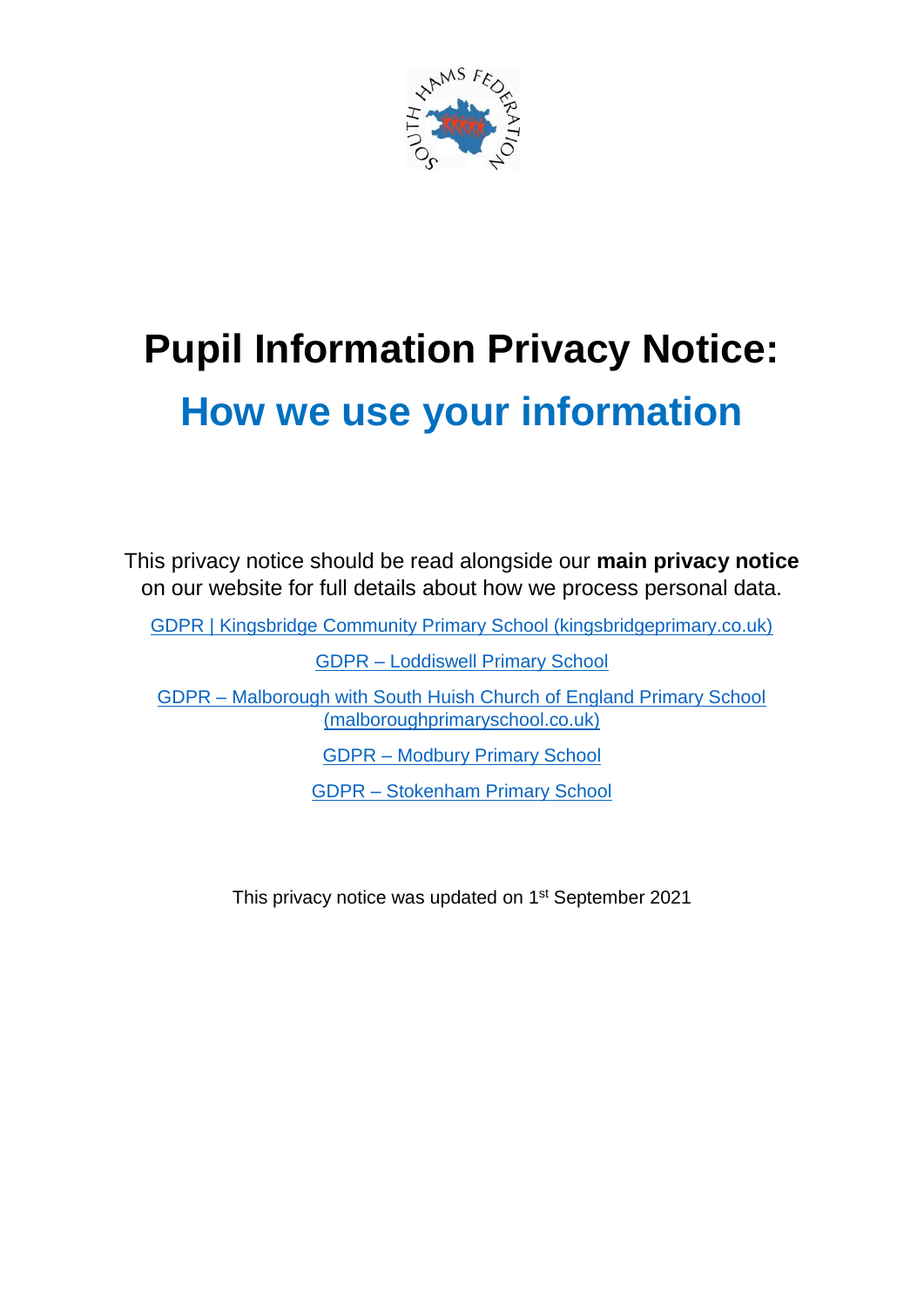# **Personal information we collect about pupils**

| We collect the following information about you: |  |
|-------------------------------------------------|--|
|                                                 |  |

| <b>Description</b>                 | <b>Examples</b>                                                                                                                                                                                                  |
|------------------------------------|------------------------------------------------------------------------------------------------------------------------------------------------------------------------------------------------------------------|
| <b>Personal identifiers</b>        | Name, date of birth, contact details, unique pupil number,<br>candidate or examination numbers                                                                                                                   |
| <b>Characteristics</b>             | Ethnicity, language, religious beliefs and free school meal<br>eligibility.                                                                                                                                      |
| <b>Safeguarding</b><br>information | Court orders, professional involvement, observations and<br>outcome.                                                                                                                                             |
| <b>Travel</b>                      | School travel arrangements.                                                                                                                                                                                      |
| <b>Health information</b>          | Medical such as doctor's information, child health, dental<br>health, allergies, medication, disability, dietary and other<br>relevant health information (such as COVID19) and special<br>educational needs.    |
| <b>Education</b>                   | Educational performance, attainments, achievements, test<br>marks, exam grades.                                                                                                                                  |
| <b>Attendance</b>                  | Sessions attended, number of absences, absence reasons<br>and any previous schools attended.                                                                                                                     |
| <b>Behavioural information</b>     | Exclusions and any relevant alternative provision put in<br>place.                                                                                                                                               |
| <b>Faith and beliefs</b>           | Religious or other beliefs.                                                                                                                                                                                      |
| <b>Images</b>                      | CCTV, photographs or video recordings of you or your work<br>(such as official school photographs, classwork activities,<br>performances or events, school trips and sports days), visitor<br>management system. |
| <b>Consent</b>                     | Your consent preferences                                                                                                                                                                                         |
| <b>Biometric data</b>              | Your fingerprints for our cashless catering or library services                                                                                                                                                  |

## **We need this information to:**

- Assess your eligibility to attend one of our schools and process your admission
- Support your learning and help you reach your educational goals
- Monitor and report on your progress, attainment, attendance and behaviour
- Help us build a picture of your educational, social and health needs
- Provide you with catering, library, ICT and learning resources
- Communicate with you regarding homework and other important school matters
- Keep you and other children safe (food allergies, emergency contacts, professional involvement)
- Assess your eligibility for funding, bursaries and grants
- Comply with our laws regarding data sharing
- Help crime prevention, detection and public safety
- Respond to complaints, grievances and discipline investigations
- Assess the quality of our services
- Meet our legal duties placed upon us by the Department for Education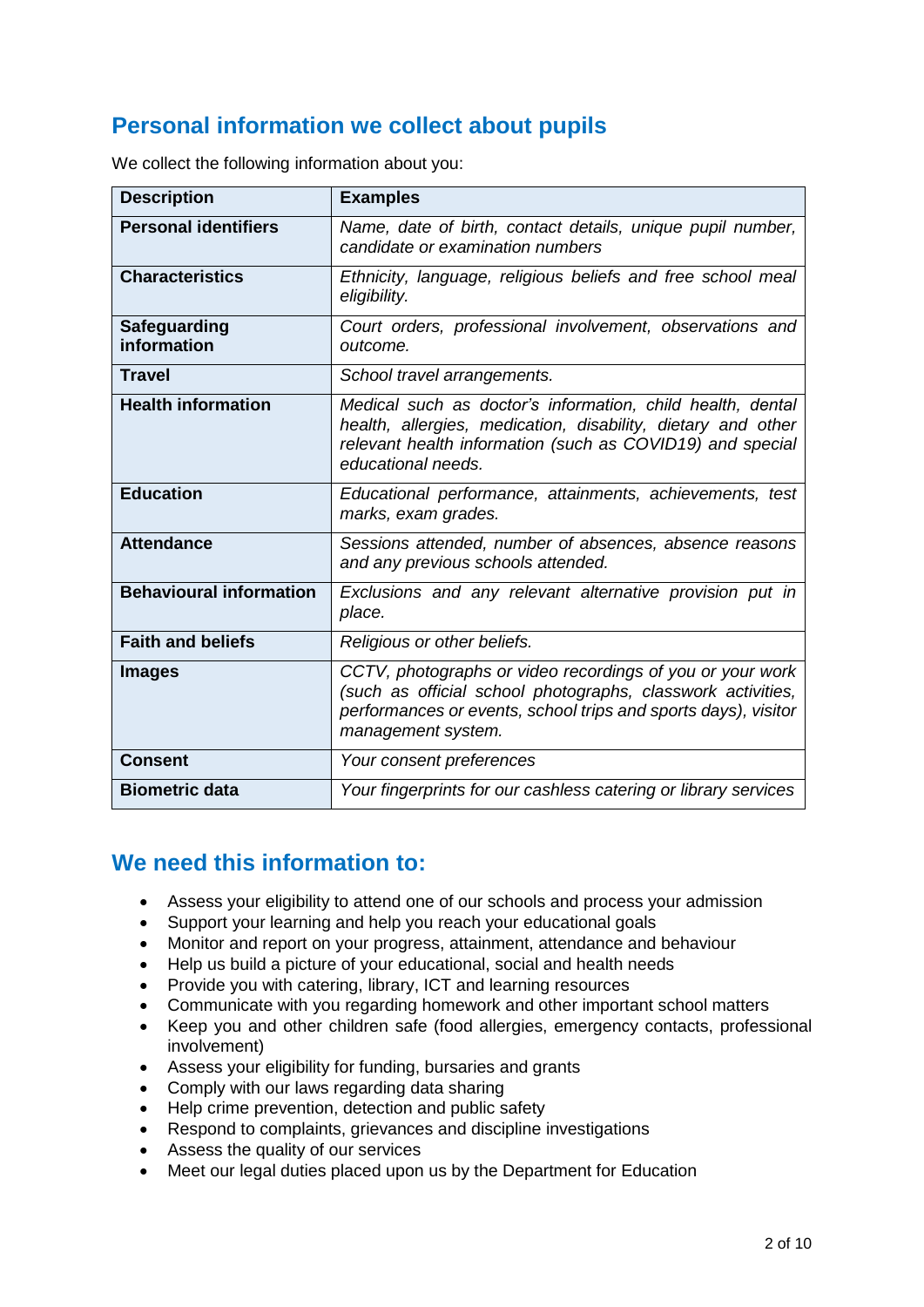## **Who we share information with**

We share information with a range of organisations, companies and agencies, where it is necessary for us to carry out our legal responsibilities and duties as a Federation of schools. We only share information about you where it is **strictly necessary** for us to do so, and the law and our policies allow us to do this. The following are examples of who we share information with:

| <b>Department for</b><br><b>Education</b>                                                    | We are required to share information about our pupils with<br>the DfE (this is known as the 'school census'), either directly<br>or via our local authority, so the DfE can carry out their<br>statutory duties regarding data collections. Our duty to<br>share this information comes under regulation 5 of The<br>Education (Information About Individual Pupils) (England)<br>Regulations 2013.<br><b>Find out more</b><br>• For school census and our data collection requirements<br>visit the DfE website here<br>• Much of the data about pupils in England goes on to be<br>held in the National Pupil Database (NPD). To find out<br>more about the NPD, visit their website here<br>• The law allows the DfE to share pupils' data with certain<br>third parties. For more information about the DfE's data<br>sharing process, visit their website here<br>• To find out which organisations the DfE has provided pupil<br>information to, visit their website here |
|----------------------------------------------------------------------------------------------|---------------------------------------------------------------------------------------------------------------------------------------------------------------------------------------------------------------------------------------------------------------------------------------------------------------------------------------------------------------------------------------------------------------------------------------------------------------------------------------------------------------------------------------------------------------------------------------------------------------------------------------------------------------------------------------------------------------------------------------------------------------------------------------------------------------------------------------------------------------------------------------------------------------------------------------------------------------------------------|
|                                                                                              | • To find out how the DfE collects and shares pupil data for<br>research purposes, visit their website here                                                                                                                                                                                                                                                                                                                                                                                                                                                                                                                                                                                                                                                                                                                                                                                                                                                                     |
| <b>Local authority</b><br><b>School Admission &amp;</b><br><b>Safeguarding Teams</b>         | We have a legal requirement to share certain information<br>about our pupils with our local authority, to ensure that they<br>can carry out their statutory duties under the Schools<br>Admission Code, including conducting Fair Access Panels.<br>We may also be required to share child protection or<br>safeguarding information with them, so we can carry out our<br>statutory duties under section 11 of the Children's Act 2004<br>(duty to safeguard and promote the welfare of children) and<br>to enable the local authority to carry out their duties under<br>section 47 of the Children's Act 1989 (duty to investigate<br>and take action to safeguard children).                                                                                                                                                                                                                                                                                                |
| <b>Health partners</b><br>Educational psychologists,<br>school nurses and health<br>visitors | We sometimes share information about our pupils with<br>health professionals, to help the pupil receive the necessary<br>health, educational and pastoral support they need. This is<br>usually shared with the parent's consent (and if appropriate<br>pupil's consent) unless it is necessary for us to carry out our<br>official duties or safeguard the welfare of the child.                                                                                                                                                                                                                                                                                                                                                                                                                                                                                                                                                                                               |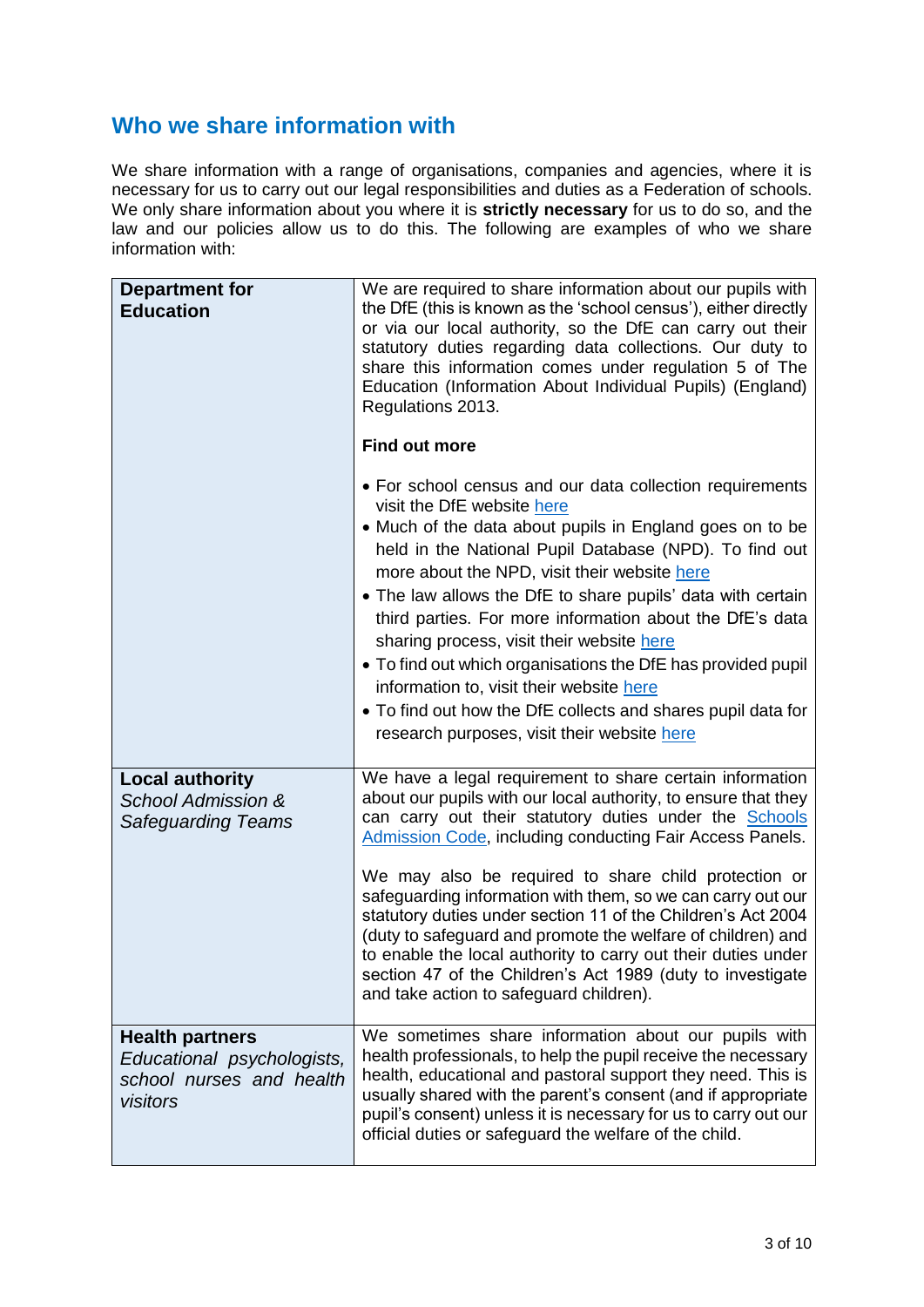| <b>Other schools</b>                                       | We are required to share a pupil's Common Transfer File<br>and educational record with their next school when they<br>leave us. We are also required to share a pupil's 'curricular<br>record' with the pupil's intended school, upon request. We<br>are required to share this data under The Education (Pupil<br>Information) (England) Regulations 2005.<br>If the school/Federation has a concern about the safety of a                              |
|------------------------------------------------------------|----------------------------------------------------------------------------------------------------------------------------------------------------------------------------------------------------------------------------------------------------------------------------------------------------------------------------------------------------------------------------------------------------------------------------------------------------------|
|                                                            | pupil, it has a duty to share relevant information with the<br>next school, to safeguard that pupil or others.                                                                                                                                                                                                                                                                                                                                           |
|                                                            | Our Federation complies with the HM Government<br>'Information Sharing Advice for Practitioners Providing<br>Safeguarding Services to Children, Young People, Parents<br>and Carers' (July 2018), whenever it shares personal data.<br>Further information about our information sharing practices<br>Safeguarding<br>found<br>our<br>page<br>be<br>on<br>can<br>at<br>Safeguarding   Kingsbridge Community Primary School<br>(kingsbridgeprimary.co.uk) |
|                                                            | Safeguarding - Loddiswell Primary School                                                                                                                                                                                                                                                                                                                                                                                                                 |
|                                                            | Safeguarding - Malborough with South Huish Church of<br>England Primary School (malboroughprimaryschool.co.uk)                                                                                                                                                                                                                                                                                                                                           |
|                                                            | <b>Modbury Primary School - Welcome to Modbury Primary School</b>                                                                                                                                                                                                                                                                                                                                                                                        |
|                                                            | Safeguarding - Stokenham Primary School                                                                                                                                                                                                                                                                                                                                                                                                                  |
| <b>Standards</b><br><b>Testing</b><br>and<br><b>Agency</b> | We are required to share information about pupils in year 2<br>and in year 6 to the Standards and Testing Agency, so they<br>can facilitate and report on our key stage 1 and key stage 2<br>national curriculum tests (commonly referred to as SATs).<br>More information about SATs are available on the<br>government's website here                                                                                                                  |
| <b>Examination boards and</b><br>moderators                | We are required to share information about our pupils with<br>examination boards and moderators, so they can enter<br>those pupils into exams, make accessibility arrangements<br>for them where required, mark their work and issue their<br>grades.                                                                                                                                                                                                    |
| <b>Ofsted</b>                                              | We may be required to support an Ofsted inspection, where<br>an inspector asks to see a sample of the Federation's<br>records. These records could identify a pupil. Any<br>identifiable personal information the inspector may see, will<br>not be taken away or used in their reports.                                                                                                                                                                 |
| <b>Law enforcement</b>                                     | We may be required to share information about any person<br>we hold information about, to the police or other law<br>enforcement agencies, to assist them in an investigation or<br>to prevent or detect a crime or safeguard individuals at risk.                                                                                                                                                                                                       |
| <b>Research projects</b>                                   | We may be invited from time to time to take part in important<br>local or national research projects or initiatives, which are                                                                                                                                                                                                                                                                                                                           |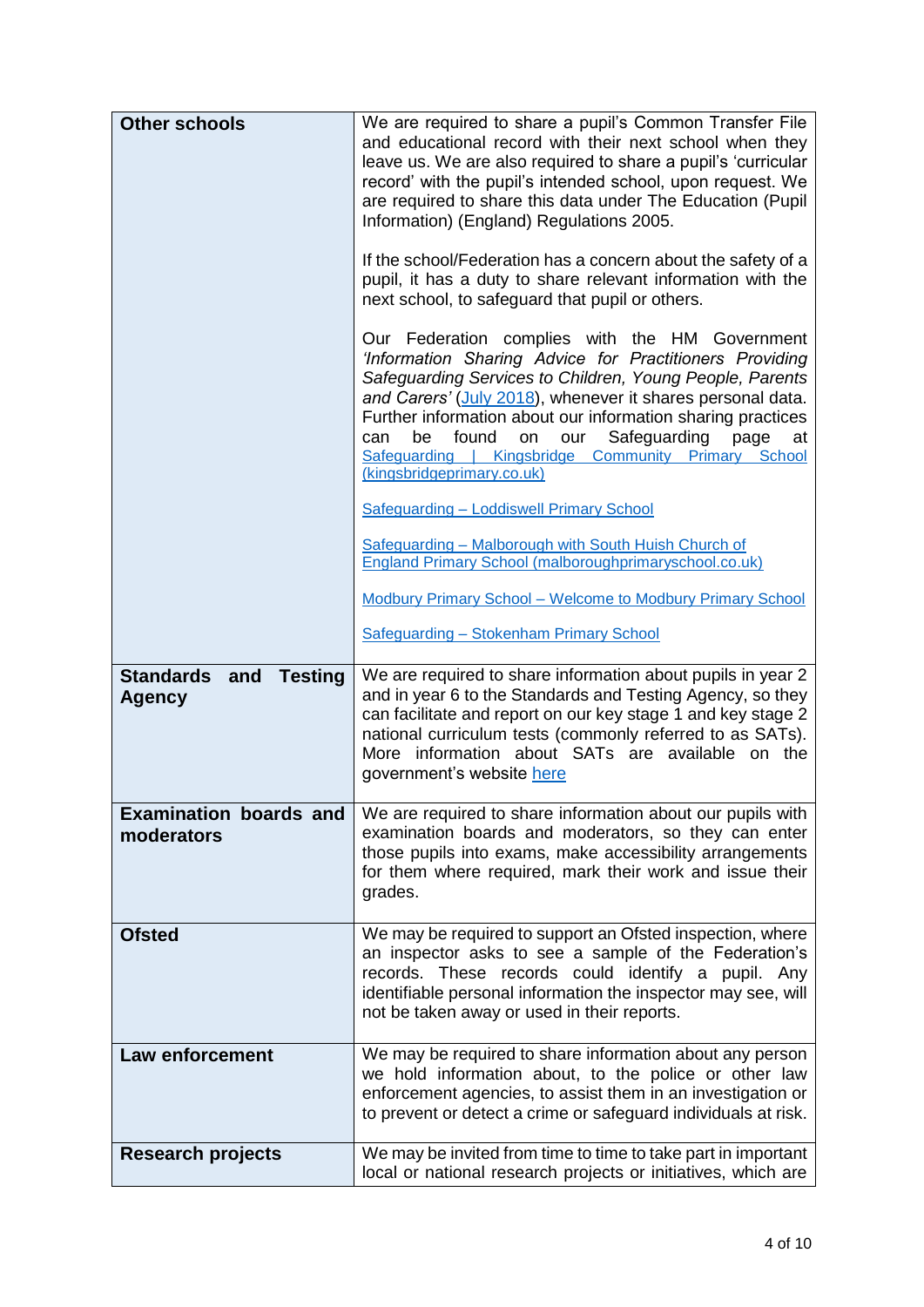|                          | endorsed by the Department for Education. We will let you<br>know if we need to share identifiable pupil data as part of<br>these projects and you will be given the opportunity to opt<br>out from your data or your child's data being used in this<br>way.                                                                                                                                                                                                                         |
|--------------------------|---------------------------------------------------------------------------------------------------------------------------------------------------------------------------------------------------------------------------------------------------------------------------------------------------------------------------------------------------------------------------------------------------------------------------------------------------------------------------------------|
| <b>Federation</b>        | We may sometimes be required to share information about<br>data subjects within our Federation, so we can monitor and<br>assess the quality and consistency of our services; share<br>resources or to provide particular support to individuals. We<br>will only share identifiable information where this is strictly<br>necessary to enable us to carry out our official duties.                                                                                                    |
| <b>Service providers</b> | We use companies that provide us with a service to help us<br>run effectively as a Federation. The services we often<br>receive are IT support, professional advice (eg Human<br>Resources), legal advice, online learning or teaching<br>resources, communication services with parents, pupils,<br>employees and governors, catering and transport. To<br>receive these services, we sometimes need to share<br>personal information or use their products to store school<br>data. |
|                          | We also work alongside other organisations or individuals<br>that provide services directly to our parents or pupils, such<br>as the school photographer, organisers of extra-curricular<br>clubs or activities or companies that run school trips or<br>provide accommodation or transport.                                                                                                                                                                                          |
|                          | The companies/individuals we use in these circumstances,<br>may change on a regular basis. If you would like<br>information about any specific companies or individuals we<br>work alongside, please contact us at:                                                                                                                                                                                                                                                                   |
|                          | Kingsbridge<br>: admin@kingsbridge-pri.devon.sch.uk<br>: loddiswell@southhamsfederation.org.uk<br>Loddiswell<br>Loddiswell<br>: loddiswellpreschool@southhamsfederation.org.uk<br>Pre-school<br>: malborough@southhamsfederation.org.uk<br>Malborough<br>Modbury<br>: modbury@southhamsfederation.org.uk<br>Stokenham<br>: stokenham@southhamsfederation.org.uk                                                                                                                       |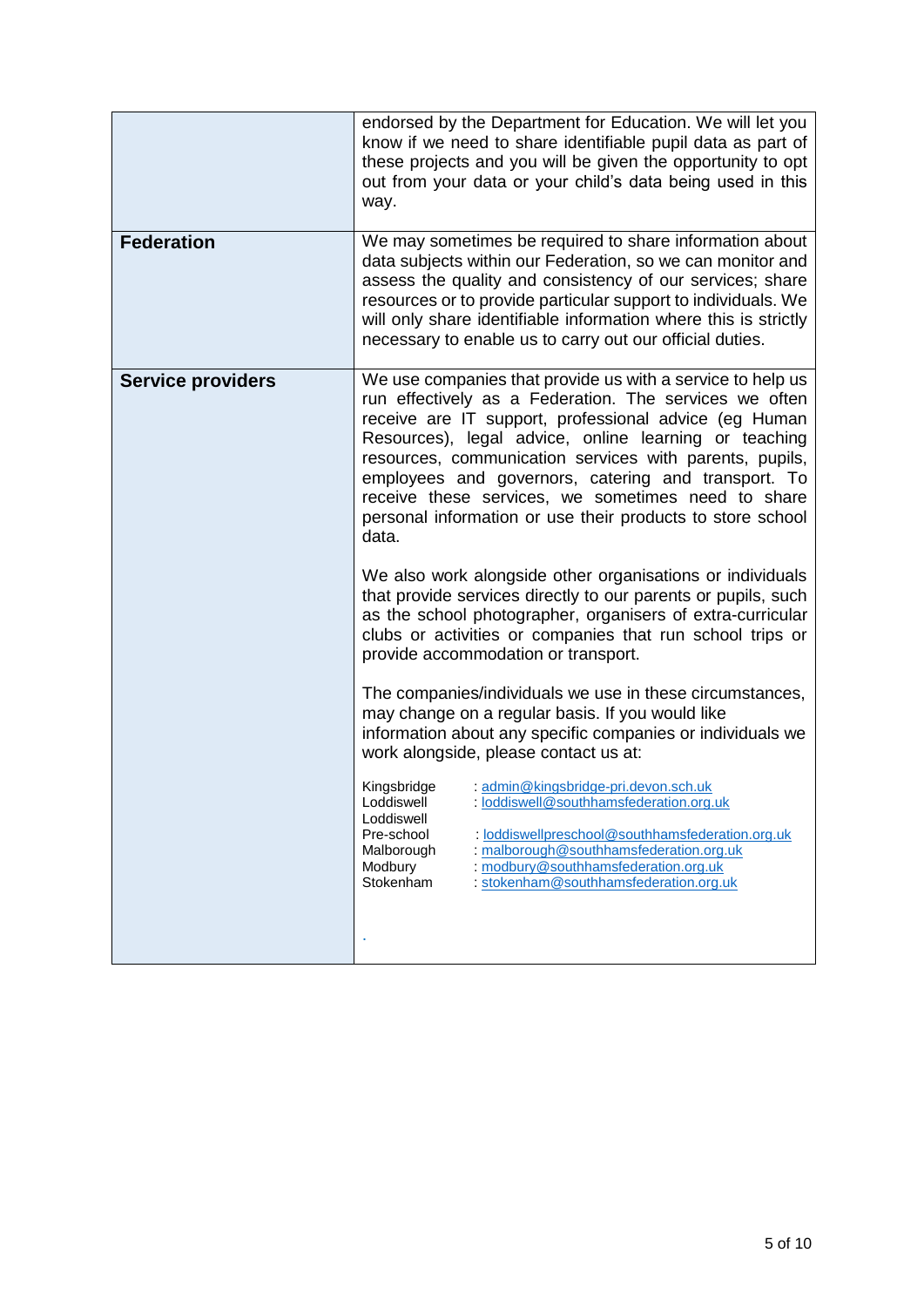# **Our legal basis**

The main legal bases we rely on when we process your personal information are as follows:

### **It is necessary for us to perform a task which is in the public interest or to exercise our official duties**

This broad legal basis is applicable to almost all the processing we do involving personal data.

### **It is necessary for compliance with a legal obligation**

This is applicable where a specific law requires us to collect or share personal data (this usually involves pupil, employee or governor data). This will include sharing data with the Department for Education (DfE), Her Majesty's Revenue and Customs (HMRC) or HM Courts and Tribunal Service (e.g. following a court order).

### **The data subject has given their consent**

Consent is not required for most of the processing we do, however, there are occasions when we ask for consent. For example, if we want to publish photographs or videos of pupils; collect pupil fingerprints to provide them with access to our cashless catering or library systems; share data with other organisations or individuals where we are not legally required to share that data.

Where we are processing your data with your consent, you have the right to withdraw that consent. If you change your mind, or if you are unhappy with our use of your personal data, please let us know by contacting the relevant school office.

### **The processing is necessary to protect the vital interests of the data subject or someone else**

This is applicable where a person's life could be at risk and we need to share or make available information to help them. This could involve sharing serious allergy information with staff, paramedics or other medical professionals, or other information requested by the police or social services to assist them in their enquiries to protect that person.

### **The processing is necessary for our legitimate interests or the legitimate interests of a third party**

This is applicable where the processing is not required by law but is of clear benefit to the Federation or the data subject; there is limited privacy impact on individuals and the individual reasonably expects us to use their data in this way. This legal basis is not relied upon where the Federation is processing the data to perform its official tasks.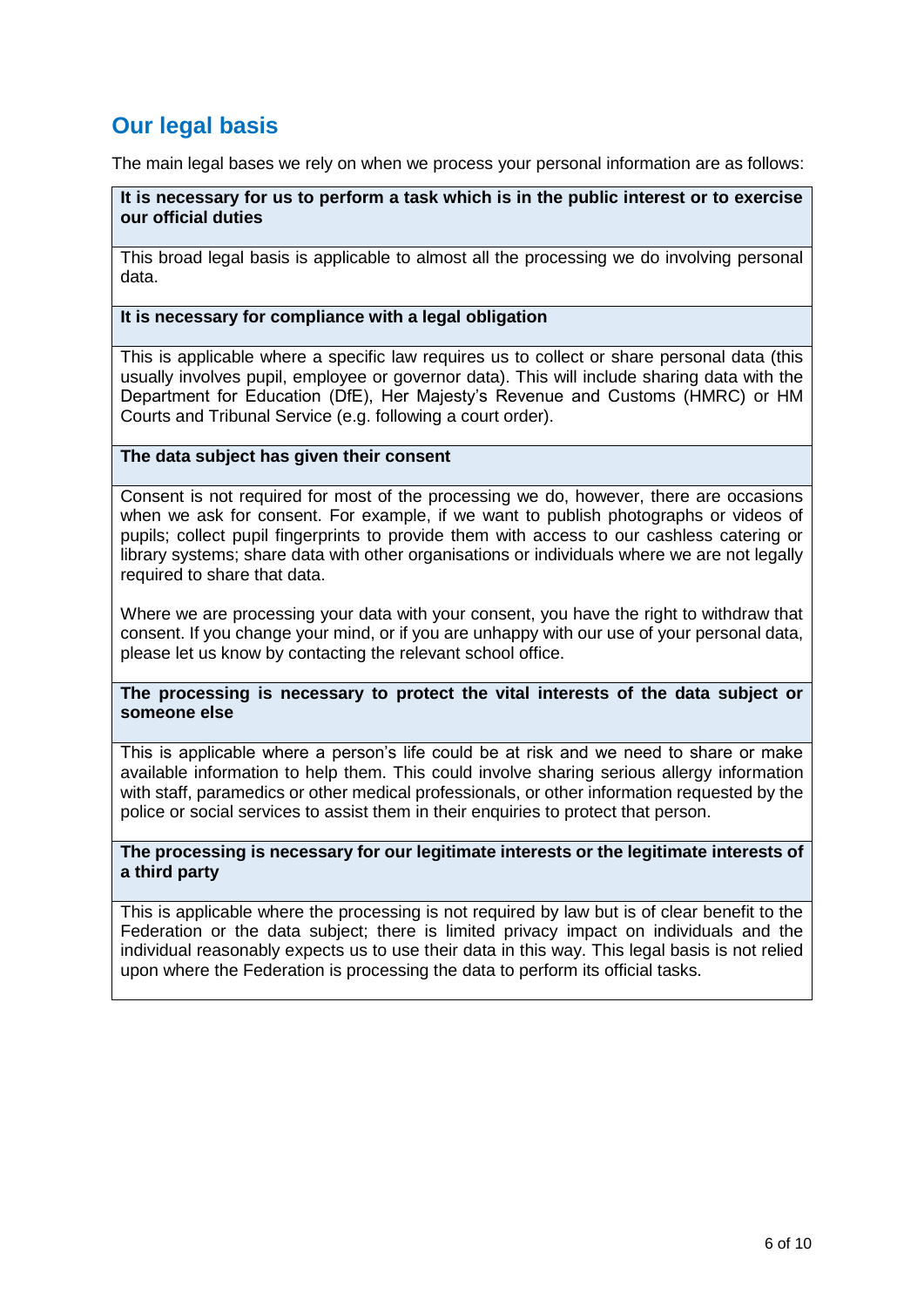When we process **'special category'** data, we must have another legal basis as well. Special category data is personal data which reveals *a person's racial or ethnic origin, political opinion, religious or philosophical beliefs, trade union membership, genetic data, biometric data (such as fingerprints), health, sex life or sexual orientation*.

The main legal bases we rely on when we process this type of data is as follows:

## **The data subject has given explicit consent**

This is usually applicable where we ask for health, dietary information or biometric data (such as fingerprints).

**The processing is necessary for performing any right or obligation which is imposed on the Federation in relation to employment, social security and social protection law (e.g. safeguarding individuals at risk; protection against unlawful acts; prevention against fraud)**

This is usually applicable where we are performing our safeguarding duties to protect pupils.

#### **It is necessary to protect the vital interests of any person where the data subject is physically or legally incapable of giving consent**

This could be relied upon in situations where someone has become seriously ill on our premises and we are asked by medical practitioners (such as paramedics), to share information we know about that person's health or allergies.

**The processing is necessary for the establishment, exercise or defence of legal claims**

We may share or use special category data where legal action is being considered or underway.

**The processing is necessary in the substantial public interest**

This may be relied upon in circumstances where our processing is necessary to safeguard children or others at risk or where we respond to requests from the Police or law enforcement bodies, to assist in an investigation to prevent or detect an unlawful act.

This list is not exhaustive.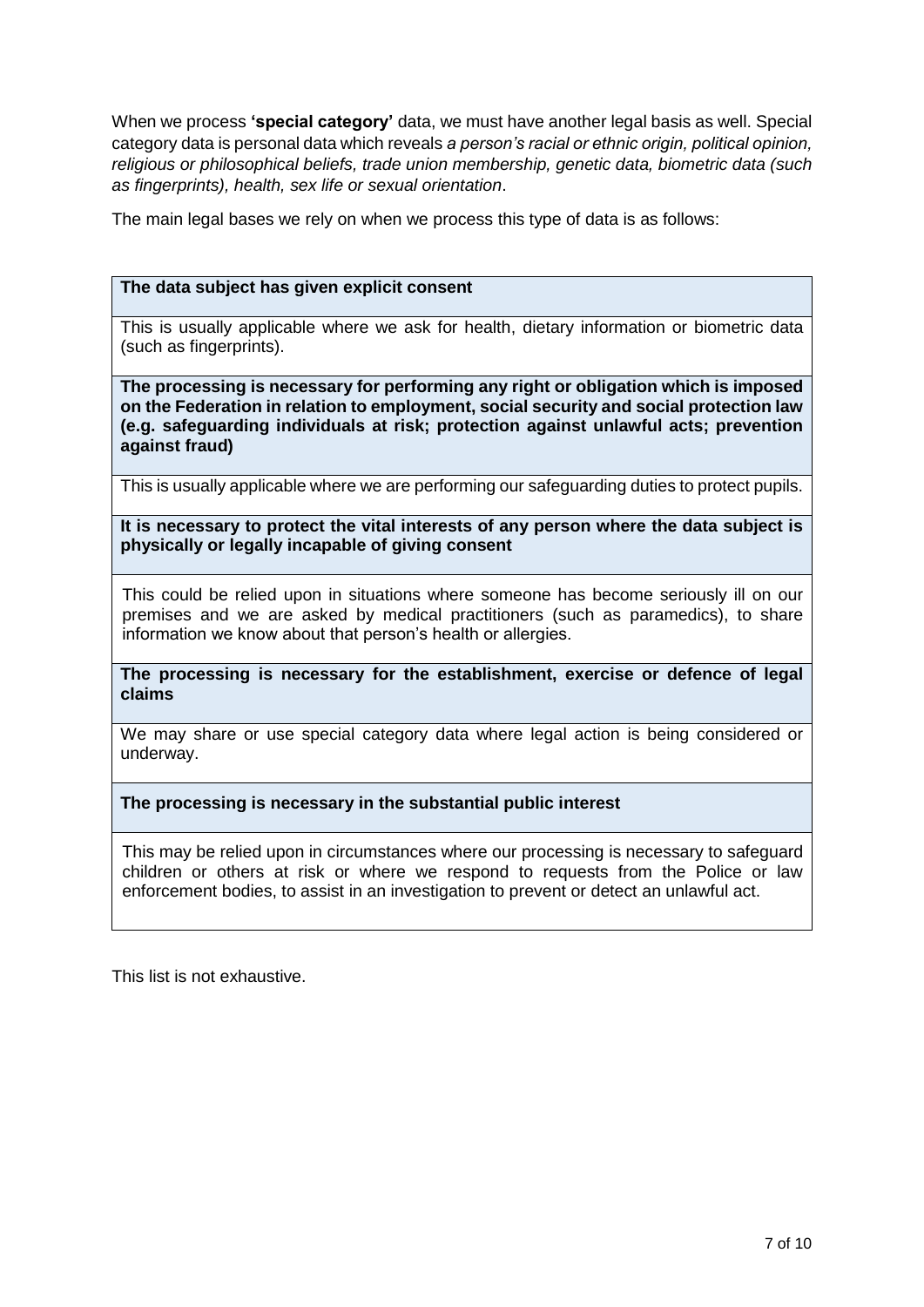## **How we protect your information**

We take our security responsibilities seriously to protect your personal data from accidental or unlawful access, disclosure, loss, damage or destruction. For example:

- Access to our data is on a strict need to know basis
- Our electronic records are held on encrypted servers
- We have strict visitor management security procedures in place
- Our sensitive paper files are locked away with restricted access to the keys
- Our employees, volunteers and governors are subject to Disclosure and Barring Service (DBS) checks and employee contracts contain confidentiality clauses
- We have policies, procedures and training around data protection, security, record disposal and confidentiality. Our **Data Protection Policy** is available via our websites.
- We use encrypted email or secure file sharing platforms to share personal data with external organisations
- We carry out due diligence checks on our service providers and Data Protection Impact Assessments, where required.
- We use up to date virus and malware protection software; security patches are applied promptly, and we back up our data regularly.

## **Storing personal data**

The personal information we collect and store is essential for our Federation's operational use. We only keep personal information for as long as we need to, and where it is necessary to comply with any legal, contractual, accounting or reporting obligations. After this period, we delete or securely destroy personally identifiable data.

For more information about how long we keep personal data for see our Record Retention Schedule via our websites:

[GDPR | Kingsbridge Community Primary School \(kingsbridgeprimary.co.uk\)](https://www.kingsbridgeprimary.co.uk/gdpr-1/)

GDPR – [Loddiswell Primary School](https://www.loddiswellprimaryschool.co.uk/gdpr/) (incl. Preschool)

GDPR – [Malborough with South Huish Church of England Primary School](https://www.malboroughprimaryschool.co.uk/gdpr/)  [\(malboroughprimaryschool.co.uk\)](https://www.malboroughprimaryschool.co.uk/gdpr/)

GDPR – [Modbury Primary School](https://www.modburyprimaryschool.co.uk/gdpr/)

GDPR – [Stokenham Primary School](https://stokenhamprimaryschool.co.uk/gdpr/)

## **Overseas transfers**

.

We mainly store our data in the UK or the European Economic Area (EEA), however some of our service providers may store personal data outside these areas (usually in the USA). Where this is the case, we have a contract with these service providers which ensures they process our data securely and in line with our data protection laws.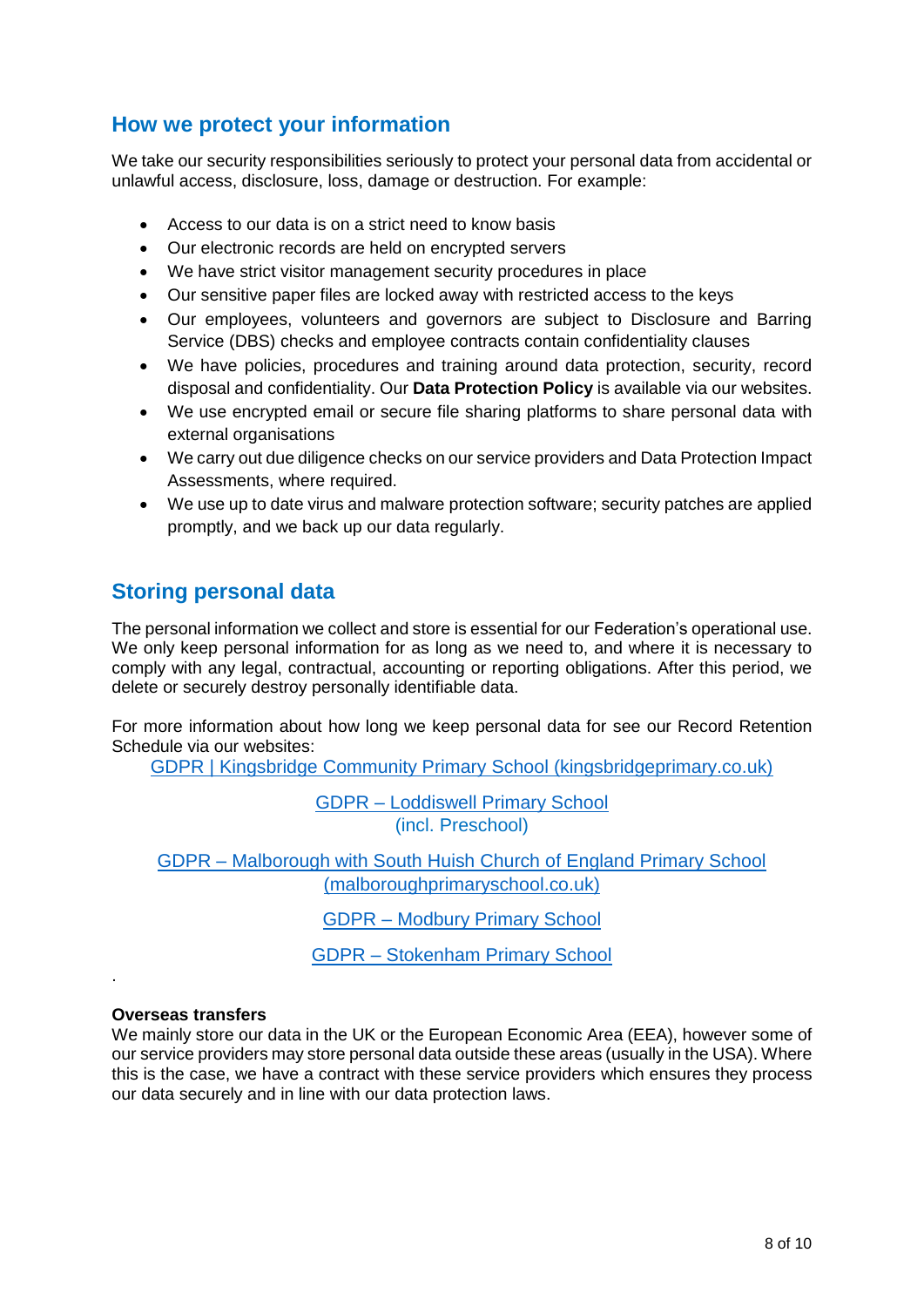## **Your data protection rights**

You have the following rights under the data protection laws:

The right to:

- Be told how your personal data is being processed (see our privacy notices).
- Request access to your personal data.
- Rectify personal data held about you which is inaccurate or incomplete.
- Have your data erased in certain circumstances.
- Restrict the processing of your information in certain circumstances.
- Object to your information being used for public interest or direct marketing purposes.
- Ask that your personal data is transferred from one organisation to another or given to you, in certain circumstances.
- Not be subject to decisions based purely on automated processing where it produces a legal or similarly significant effect on you.
- Complain if you are not happy with the way your data has been handled, and to escalate this to the Information Commissioner if you remain dissatisfied.

To exercise these rights, please contact us by emailing [gdpr@southhamsfederation.org.uk](mailto:gdpr@southhamsfederation.org.uk). You are not usually required to pay a fee and can expect to receive a response within one calendar month. Further information about your data protection rights can be found on the Information Commissioner's Office website at [www.ico.org.uk](http://www.ico.org.uk/)

## **Feedback and complaints**

We work to high standards when it comes to processing your personal information. We hope you will always be happy with the way we handle your information, however if we have not met your expectations, please let us know so we can put things right.

To do this, please email the Federation at [gdpr@southhamsfederation.org.uk](mailto:gdpr@southhamsfederation.org.uk) . If you would like to make a formal complaint, our complaints procedure is available here.

## **Data Protection Officer**

Our Data Protection Officer (DPO) is Amber Badley, an external consultant appointed under a service contract. If you have any queries about this privacy notice or any matter relating to the handling of your personal data, you can contact our DPO directly at DPO@firebirdltd.co.uk or by writing to the Federation at [gdpr@southhamsfederation.org.uk](mailto:gdpr@southhamsfederation.org.uk)

# **Contact Us**

#### **Kingsbridge Community Primary School**

Belle Vue Road Kingsbridge Devon TQ7 1NL

**Tel :** 01548 852009 **Email :** [admin@kingsbridge-pri.devon.sch.uk](mailto:admin@kingsbridge-pri.devon.sch.uk)

**Malborough with South Huish Primary School** Higher Town Malborough Nr Kingsbridge Devon TQ7 3RN

**Tel:** 01548 561444 **Email:** [malborough@southhamsfederation.org.uk](mailto:malborough@southhamsfederation.org.uk)